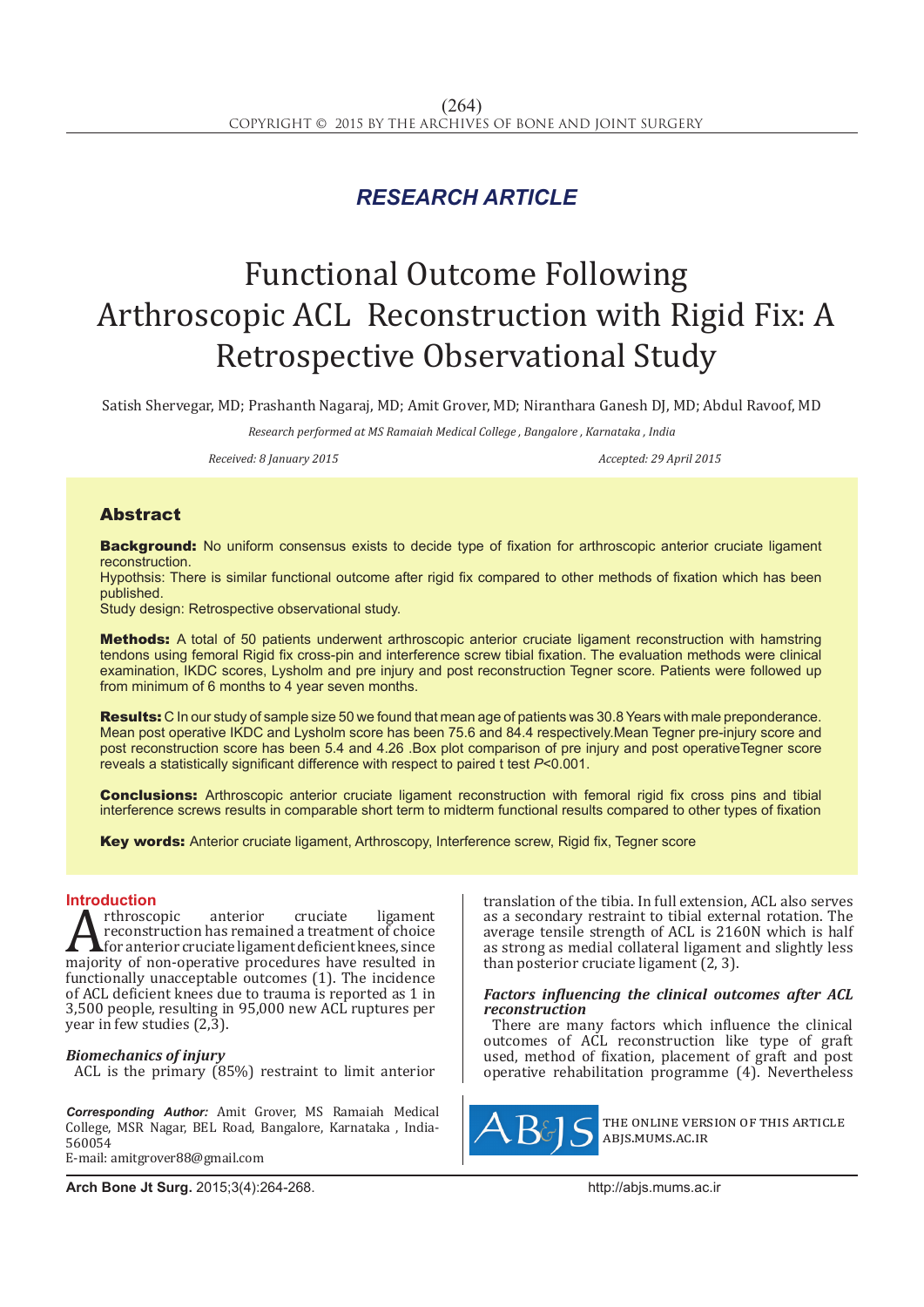FUNCTIONAL OUTCOME FOLLOWING ARTHROSCOPIC ACL RECONSTRUCTION WITH RIGID FIX

| Table 1. Basic characteristics of the study population |       |                |         |         |  |
|--------------------------------------------------------|-------|----------------|---------|---------|--|
| $N=50$                                                 | Mean  | Std. Deviation | Minimum | Maximum |  |
| Age                                                    | 30.86 | 9.69           | 18      | 54      |  |
| Ikdc subjective score                                  | 75.60 | 17.36          | 18.39   | 98.8    |  |
| Lysholm score                                          | 84.42 | 13.24          | 48      | 100     |  |
| Tegner pre injury score                                | 5.44  | 1.51           | 3       | a       |  |
| Tegner post reconstruction score                       | 4.26  | 2.00           |         | a       |  |

the competency of the operating surgeon will play a major role in the clinical outcome of arthroscopic ACL reconstruction surgery.

#### *Types of femoral graft fixation*

The literature is repute with many ways of graft fixation.The types of graft fixation are mainly divided into cortical, cancellous and cortico-cancellous fixation.

Systems with purely cortical support, the best known of which is the EndoButton®. Endobutton (Smith & Nephew, Andover, MA, USA) is a fixation method in which a device is placed against the anterolateral cortex of femur, suspending the graft inside the femoral tunnel (5). However, correct positioning of the button on the lateral cortex is not easy to achieve, and requires accurate calculation of the total length of the femoral tunnel. Another mechanical disadvantage is the increase in the total length of the graft that will be subjected to strain.

Rigidfix (DePuy Mitek, Raynham, MA) is a transcondylar fixation system which uses horizontal bars that cross the graft and femoral tunnel and create a bulge in graft. In this fixation, resistance is distributed along the surface between bone and depends on bone quality and lever arm length (5).

Aperfix (Cayenne Medical, Inc, Scottsdale, Arizona) is a system for femoral fixation in which the device in cancellous bone is pulled alongside the shaft and prevents graft from moving back (5).

#### **Materials and methods**

The aim of this study was to review a group of fifty patients treated with arthroscopic ACL reconstruction using rigid fix for the femoral component and interference screw to secure tibial component of the graft.

Our aim was to compare functional outcome after arthroscopic ACL reconstruction using Rigid fix for the femoral component and interference screw for the tibial component with other methods of fixation.

| Table 2. Comparison of tegner scores before and after procedure |      |                        |         |  |  |
|-----------------------------------------------------------------|------|------------------------|---------|--|--|
| $N = 50$                                                        | Mean | Std. Deviation P value |         |  |  |
| Tegner pre injury score                                         | 5.44 | 1.51                   | < 0.001 |  |  |
| Tegner post reconstruction score                                | 4.26 | 1.99                   |         |  |  |

#### *Methods*

We conducted a retrospective study of fifty patients with ACL deficient knees treated in a single centre with arthroscopic ACL reconstruction using rigid fix for the femoral component and interference fix to secure tibial component of the graft. Patients who were admitted with ACL injury confirmed by clinical records and MRI scan during the period 2007 to 2011 were included in the study based on inclusion criterion.

Indications for surgery were clinically and radio logically confirmed cases of anterior cruciate ligament deficient knees.

The inclusion criterion were

• Age between 18 to 55 years

- Clinically ACL deficient knee examined by single surgeon
- Radiological ACL deficient knee confirmed by MRI
- Associated menisci injuries

The exclusion criterion were

**Infection** 

- Patients who were lost in the follow up
- Associated PCL tear
- Associated tibial plateau fractures
- Patients not willing to involve in the study
- Bilateral knee injuries

Using the Orthopedic departmental trauma database 65 suitable patients was identified for inclusion in the study. Five patients were unwilling to participate; 10 were non contactable. The remaining 50 patients were followed up by means of case note and operative record analysis, radiographic assessment and functional questionnaire.

#### *Outcome assessment*

Case notes were used to establish all demographic details including mechanism of injury, time to<br>surgery,post-operative immobilization and intraimmobilization and intraoperative details. Complications were also recorded and confirmed with the patients.

The functional questionnaire was both telephone based and in-person format methods. The functional scoring system utilized was IKDC subjective functional scoring system [Table 1]. The Lysholm score and Tegner prep and post operative scoring system were also considered. The study mainly looked at Tegner pre injury and post reconstruction score [Table 2]. We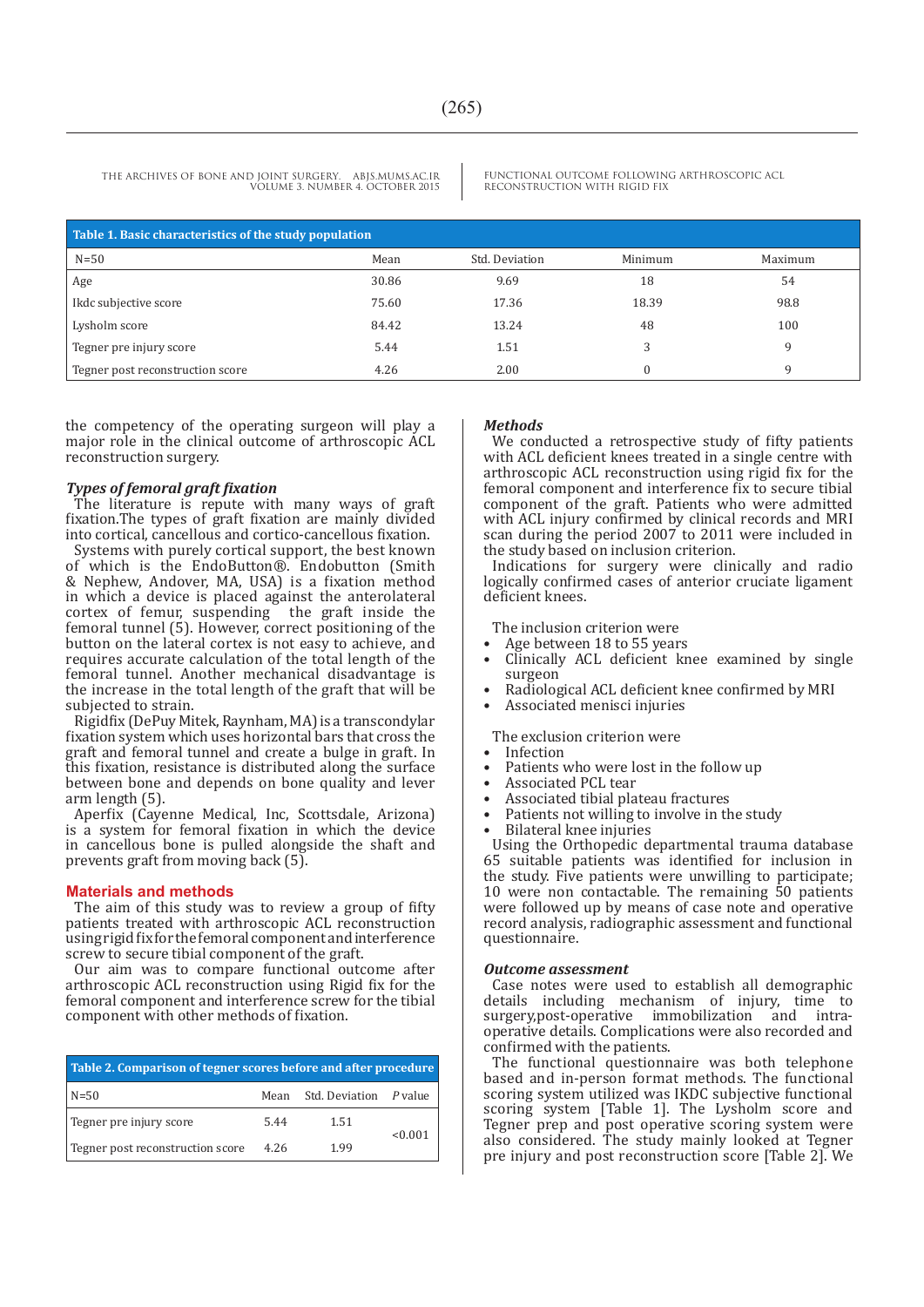| Table 3. Lysholm score categories |           |         |  |  |  |
|-----------------------------------|-----------|---------|--|--|--|
| Score Category                    | Frequency | Percent |  |  |  |
| $98 - 100$                        | 10        | 20.0    |  |  |  |
| $93 - 97$                         | 10        | 20.0    |  |  |  |
| $82 - 92$                         | 12        | 24.0    |  |  |  |
| $66 - 81$                         | 13        | 26.0    |  |  |  |
| $\leq 65$                         | 5         | 10.0    |  |  |  |
| Total                             | 50        | 100.0   |  |  |  |

have tried to correlate the post operative Tegner and Lysholm score with mean duration of 2 years in our study.

#### *Statistical methods*

Categorical variables and baseline demographic data are described using frequencies and percentages. Continuous variables with a symmetric distribution are presented using means and standard deviations (SD) and continuous variables with a skewed distribution are presented using the median and inter-quartile range  $[IQR]$ . All tests were FUNCTIONAL OUTCOME FOLLOWING ARTHROSCOPIC ACL RECONSTRUCTION WITH RIGID FIX

two-sided with the level of significance set at 0.01 to take account of multiple testing.

#### *Surgical procedure*

The surgery was performed by single surgeon.

Tourniquet was used in all cases. Standard anteromedial (AM) and anterolateral (AL) portals were used to perform the arthroscopic inspection of the knee joint to confirm the diagnosis and look for associated meniscal or chondral lesions . Then torn ACL is carefully removed with special attention to the anatomic footprints of the 2 ACL bundles.

A transtibial technique was used to create femoral tunnel for ACL double-bundle reconstruction. The guide wire was passed through the tibial tunnel and tip of the guide wire was placed on the femoral footprint of the AM bundle. AM femoral tunnel was drilled to a depth of 35 mm to 40 mm. The far cortex of the AM femoral tunnel was breached with a 4.5-mm drill bit. Once the femoral socket has been fashioned with concentric reaming, a marking hook, firmly mounted on the femoral guide, was introduced. The hook (which matches the socket diameter) is pushed in the socket. A guide pin was drilled through the distal femur, from lateral to medial. The guide pin was them replaced by

| Table 4. Distribution of type of injuries                    |              |         |  |  |  |
|--------------------------------------------------------------|--------------|---------|--|--|--|
| <b>Injuries</b>                                              | Frequency    | Percent |  |  |  |
| Lateral meniscal tear                                        | T            | 2.0     |  |  |  |
| Lateral meniscus tear                                        |              | 2.0     |  |  |  |
| Medial and lateral meniscus tear                             |              | 2.0     |  |  |  |
| Medial meniscus bucket handle tear                           |              | 2.0     |  |  |  |
| Medial meniscus complete tear + lateral meniscus patial tear |              | 2.0     |  |  |  |
| Medial meniscus tear                                         | 3            | 6.0     |  |  |  |
| $Mm + Im$ tear                                               |              | 2.0     |  |  |  |
| Mm bucket handle tear                                        |              | 2.0     |  |  |  |
| Mm+lm tear                                                   | $\mathbf{1}$ | 2.0     |  |  |  |
| No injurues                                                  | 39           | 78.0    |  |  |  |
| Total                                                        | 50           | 100.0   |  |  |  |

### **Table 5. Comparison of TEGNER pre and post scores between various lysholm score categories**

| Lysholm score categories | Tegner pre injury score |           |     | Tegner post reconstruction score |      |           |              |            |
|--------------------------|-------------------------|-----------|-----|----------------------------------|------|-----------|--------------|------------|
|                          | Mean                    | <b>SD</b> | Min | <b>Max</b>                       | Mean | <b>SD</b> | Min          | <b>Max</b> |
| $98 - 100$               | 6.80                    | (1.55)    | 4   | 9                                | 6.60 | (1.35)    | 4            | 9          |
| $93 - 97$                | 5.30                    | (1.06)    | 3   | 6                                | 5.10 | (1.10)    | 3            | 6          |
| $82 - 92$                | 5.25                    | (1.36)    | 3   | 8                                | 4.00 | (1.13)    | 2            | 6          |
| $66 - 81$                | 4.77                    | (1.42)    | 3   | 7                                | 3.23 | (1.42)    |              | 6          |
| $\leq 65$                | 5.20                    | (1.64)    | 3   | 7                                | 1.20 | (1.30)    | $\mathbf{0}$ | 3          |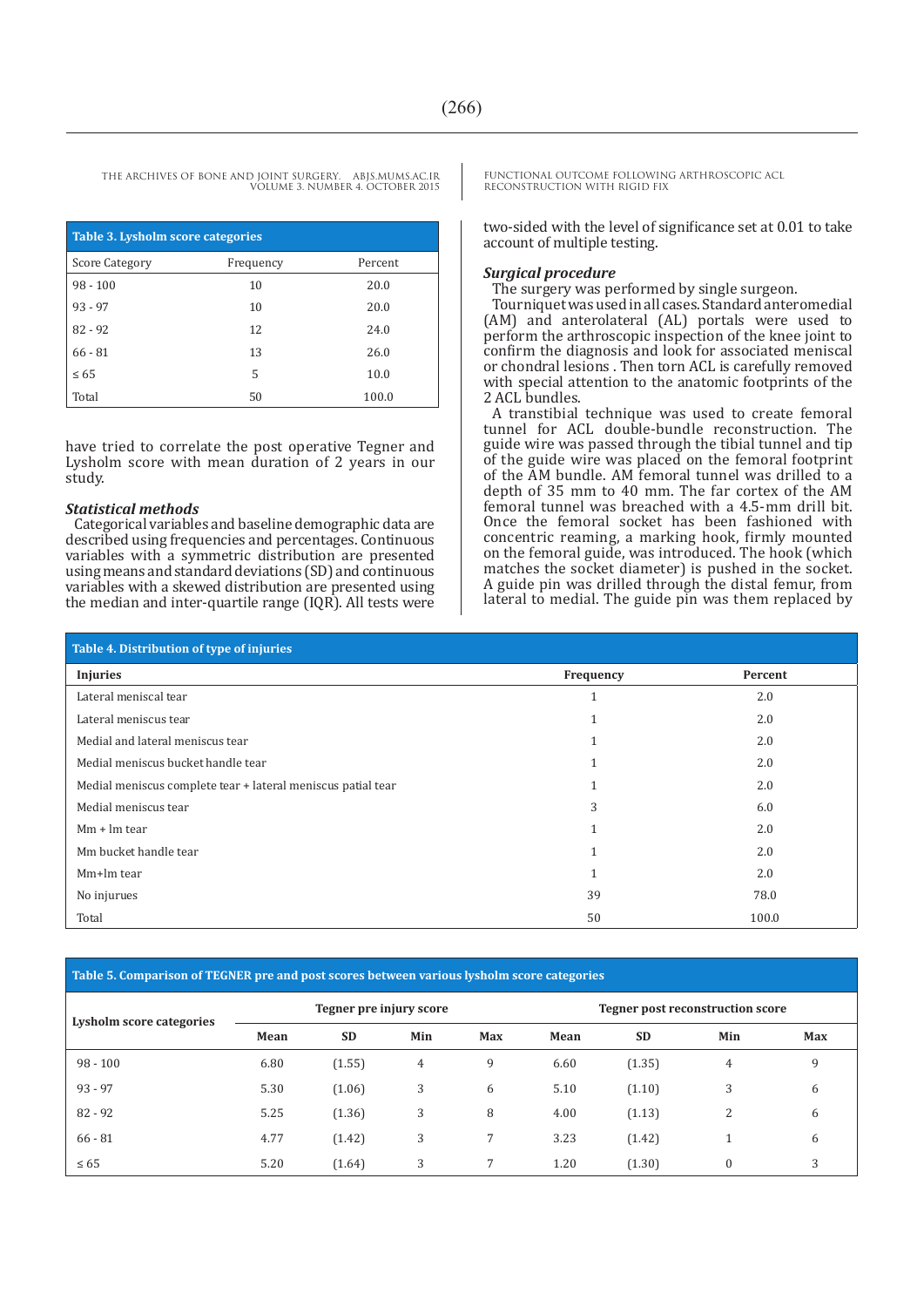a guide wire, which is brought out through the tibial tunnel. The graft was loaded into the wire loop. Rigidfix (DePuy Mitek, Raynham, MA) was slided over the wire, through the axilla of the graft, and impacted into the lateral femoral cortex. First, the tendon grafts were trimmed and the diameters of the double-stranded grafts were adjusted. The AM tendon graft was trimmed such that the diameter of the double-stranded graft is 8 mm to 9 mm; the PL graft was trimmed such that the diameter of the double stranded graft is 7 mm to 8 mm.A Beath pin with a long looped suture attached to the eyelet wass passed through the accessory anteromedial portal and out through the PL femoral tunnel. The looped suture was visualized within the joint and retrieved with an arthroscopic suture grasper through the PL tibial tunnel. On the tibial side, we used a bioabsorbable interference screw fixation. The PL bundle graft was tensioned and fixed between 0° to 10° of flexion. The AM bundle graft was tensioned and fixed between 60° and 90° of flexion.

Postoperatively, the patients were put on a knee brace for 4-6 weeks but range of motion exercises were started immediately after surgery. The patients were allowed full weight bearing as tolerated. Return to full activity level was usually allowed at about 6 months postoperatively.

#### **Results & discussion**

The Mean IKDC subjective score post reconstruction was 75.6 with a standard deviation of 17.36. The mean post operative Lysholm score was 84.42 with standard deviation of 13.24. The pre injury and 13.24. The pre injury and post reconstruction Tegner score was 5.44 and 4.26 respectively. 13% of patients had a Lysholm score of 66-81 with male to female ratio of 80:20 [Table 3]. 39 patients did not had any concomitant injuries.7 patients had medial meniscal and lateral meniscal injuries were found in 2 cases. The Box plot analysis revealed that the Tegner pre injury score was higher compared to the post scores. This difference in Tegner scores were found to be statistically significant on paired t test (*P*<0.001)

There has been many articles with reported complications of transfix like lateral or medial pin slip, breakage of bioabsorbable cross pin,ilotibial band friction syndrome, femoral tunnel widening ,intraarticular pin translation and chondral lesions of lateral femoral condyle and tibial condyle region. Most of these complications resulted due to technical error in placement of screws. They manifested within 3-6 months after surgery. In our study with average follow up of 2 years our patients did well subjectively with improved performance oriented physical activity. Using MRI, Studeler et al. found fractured cross pins in 35 patients (17%), breach of the posterior femoral cortex in 57 patients (28%), and migration of fractured pin fragments in 12 patents (6%) (6). Again, there was no correlation between fractured pins and graft nor was there any clinical correlation between fractured pins and instability.

 Choi et al. analysed 31 patients who underwent ACL reconstruction using Rigid Fix bioabsorbable cross-pin FUNCTIONAL OUTCOME FOLLOWING ARTHROSCOPIC ACL RECONSTRUCTION WITH RIGID FIX

fixation. Using MRI, they found that 38.7% of the Rigid Fix implants fractured 6 months postoperatively (7). In our study we did not find any case of implant breakage or migration in our follow up of average 2 years.

Asik et al. analysed mid to long-term results of anterior cruciate ligament reconstruction with hamstring tendons using Transfix technique (8). Anterior cruciate ligament (ACL) reconstruction with four-strand hamstring tendon was performed with Transfix technique on 271 patients with anterior cruciate ligament ruptures. When compared with Tegner activity scale, 189 (70%) patients scored <6 preoperatively and only 24 (8%) postoperatively.Our functional results were found to be satisfactory in more than 90% of patients. In our study of 50 patients mean preoperative Tegner score was 5.44 compared to post reconstruction score of 4.26 with *P-*value less than 0.001. Comparitively our sample size is small but in our study patient's satisfaction remains more than 90% comparable to previous studies. 24-26% of patients had a post operative Lysholm score between 66-92 [Table 3]. Most of our patients did not have any other ligament injuries [Table 4] and right sided ACL tears were more common. It was found in our study that at lower post operative Lysholm score < 65 correlated well with the lower post reconstruction Tegner score.Post operative Higher Lysholm scores >93 correlated positively with increase of pre injury Tegner scores with respect to post injury scores. On average patients with pre injury Tegner scores between 4.7-5.25 demonstrated significant improved post reconstruction Tegner scores of 3.23 and 4.00 respectively which correlated well with Lysholm score in the range between 81-92 [Table 5].

Seo et al. compared the short term clinical results of anterior cruciate ligament reconstruction with autologous hamstring tendon between Rigid-fix and PINN-ACL Cross Pin for femoral side fixation and reported that there was no resultant difference between the employment of PINN-ACL Cross Pin and Rigid-fix as femoral graft fixation for ACL reconstruction with hamstring tendon (9). However, PINN-ACL Cross Pin led to complications with extensive operation times.

Musil D et al. in their study on anterior cruciate ligament reconstruction compared patellar bonetendon-bone and hamstring tendon graft methods (10). They intended to analyse short-term evaluation of the hamstring tendon graft technique with use of the Rigidfix system compared with B-T-B graft .They concluded that ACL reconstruction with a hamstring tendon autograft fixed with the Rigidfix system is a suitable alternative technique to a patellar B-T-B graft. It is suitable for patients who have contraindications for the B-T-B technique and in persons practicing little or no sports. The main drawback was this study compared the results between two types of grafts used rather than types of fixation used.

Monaco et al. evaluated biomechanical aspects with reference to Load and slippage of the ACL graft and concluded that Load to failure and stiffness was significantly different between the types of ACL fixation techniques (11).